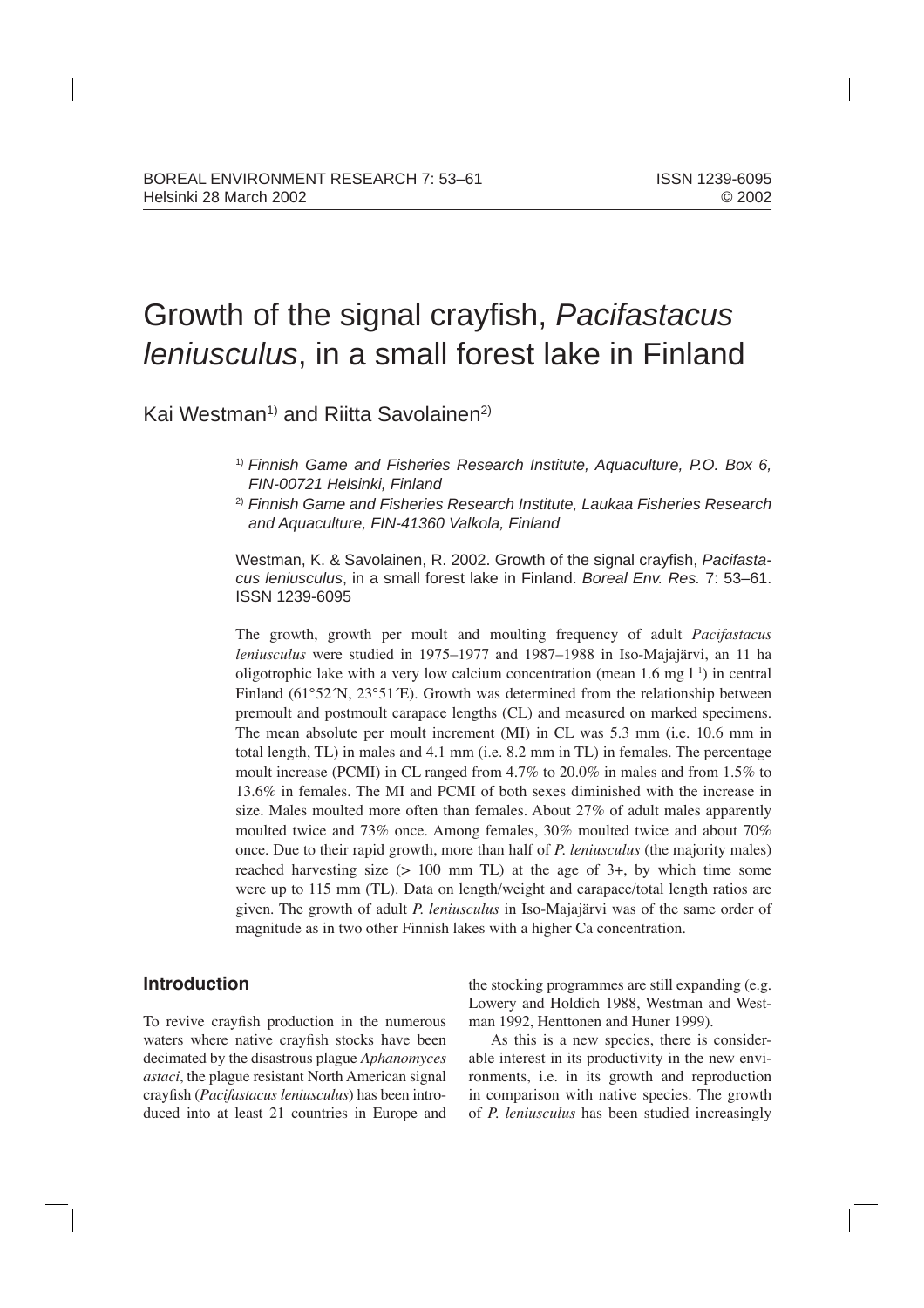since the early 1970s within its original range in North America, chiefly in response to the interest aroused by its importation into Europe (e.g. Flint 1975, Mason 1975, McGriff 1983, Shimizu and Goldman 1983, Lewis and Horton 1997). Nowadays a greater volume of data on growth of the *P. leniusculus* is also available from waters where the species has been stocked in Europe (e.g. Hogger 1986, Laurent and Vey 1986, Lowery 1988, Söderbäck 1993, Holdich and Domaniewski 1995, Guan and Wiles 1996), also from a few populations in Finland (Westman *et al*. 1993, Kirjavainen and Westman 1994, 1999), where the species was first introduced back in 1967 (Westman 2000).

From the above studies it is clear that the growth rate of crayfish varies substantially from one body of water to another, most likely due to the difference in environmental conditions. Both the number of moult cycles that crayfish can complete in a year and the growth increment per moult influence the growth rate. One factor that presumably affects the growth of crayfish is the calcium (Ca) concentration of the water. Calcium is essential for recalcification of the exoskeleton after moulting (reviewed by Aiken and Waddy 1992), and low concentrations may therefore slow down growth by delaying moulting or reducing the moult increment, or both.

Since 1970 we have monitored the development of *P. leniusculus* in Iso-Majajärvi, a Finnish lake with very slow growth of the crayfish population, possibly partly due to the lake's low Ca concentration (mean 1.6 mg l–1) (Westman *et al.* 1999). The Ca concentration is indeed one of the lowest in which crayfish have been found to survive at all. The aim of the present study was to see whether, in addition to the slow development of the population, the individual growth of *P. leniusculus* was hampered by the strikingly low Ca concentration. To this end, we compared the growth, i.e. growth per moult and moulting frequency, of adult *P. leniusculus* in Iso-Majajärvi with similar growth data published from other lakes. Further aims were to see which — moult frequency or moult increment — had the greater effect on annual growth, and whether there were growth differences between sexes and size groups, and, if so, what these differences were.

## **Material and methods**

Iso-Majajärvi (hereafter referred to as Lake I-M) is an oligotrophic 11.1 ha forest lake in a natural state in central Finland  $(61°52'N, 23°51'E)$ . Its mean depth is 5 m and maximum depth 14 m. Of the littoral area of the lake bed to a distance of about 5 m from the shore, 49% (1093 shore metres) is muddy bottom, 43% (959 shore metres) is covered by submerged trees, branches, aquatic vegetation and plant detritus, and 8% (178 shore metres) consists of outcrops, stones, gravel and sand. There is no human settlement around the lake. The Ca concentration (mean  $1.6 \text{ mg } l^{-1}$ ) is very low and the population is probably close to its existence limit. The lake has been described in detail elsewhere (Westman *et al.* 1999).

In 1969, 840 adult *P. leniusculus* (560 females, 280 males) from Lake Tahoe, CA, USA, were released into the lake. *P. leniusculus* has been reproducing in Lake I-M since 1970. The size of the population was very low at the two study periods, the yearly catch per trap night varying in 1975–1977 from 0.1 to 0.4 and in 1987–1988 from 0.4 to 0.5 (size of trappable population at the end of 1970s about 330 and in 1987 about 380 specimens, i.e. the mean density was ca. 0.2 crayfish/shore metre) (Westman *et al.* 1999).

Data for this study were collected from crayfish caught with baited traps. The mesh size (knot to knot) was 8 mm, small enough to catch individuals of only 40 mm total length (TL). The traps were fastened at 5 m intervals to a floating nylon line placed about 2–3 m from the shore. Fresh or deep-frozen roach (*Rutilus rutilus*) was used as bait (more details in Westman *et al*. 1999).

Growth was determined from the relationship between premoult and postmoult carapace lengths (CL) of *P. leniusculus* individually marked by electric cauterisation (Westman *et al.* 1999) and also with a water-proof pencil. The growth increment per moult was studied in 1975–1977 and 1987–1988 by examining 28 males and 24 females (length range 35–67 mm CL). These were selected from 86 recaptured specimens (329 marked during the two study periods). A large number of the recaptures had to be discounted, as their cauterised markings were indistinct owing to the fact that the crayfish had meanwhile passed through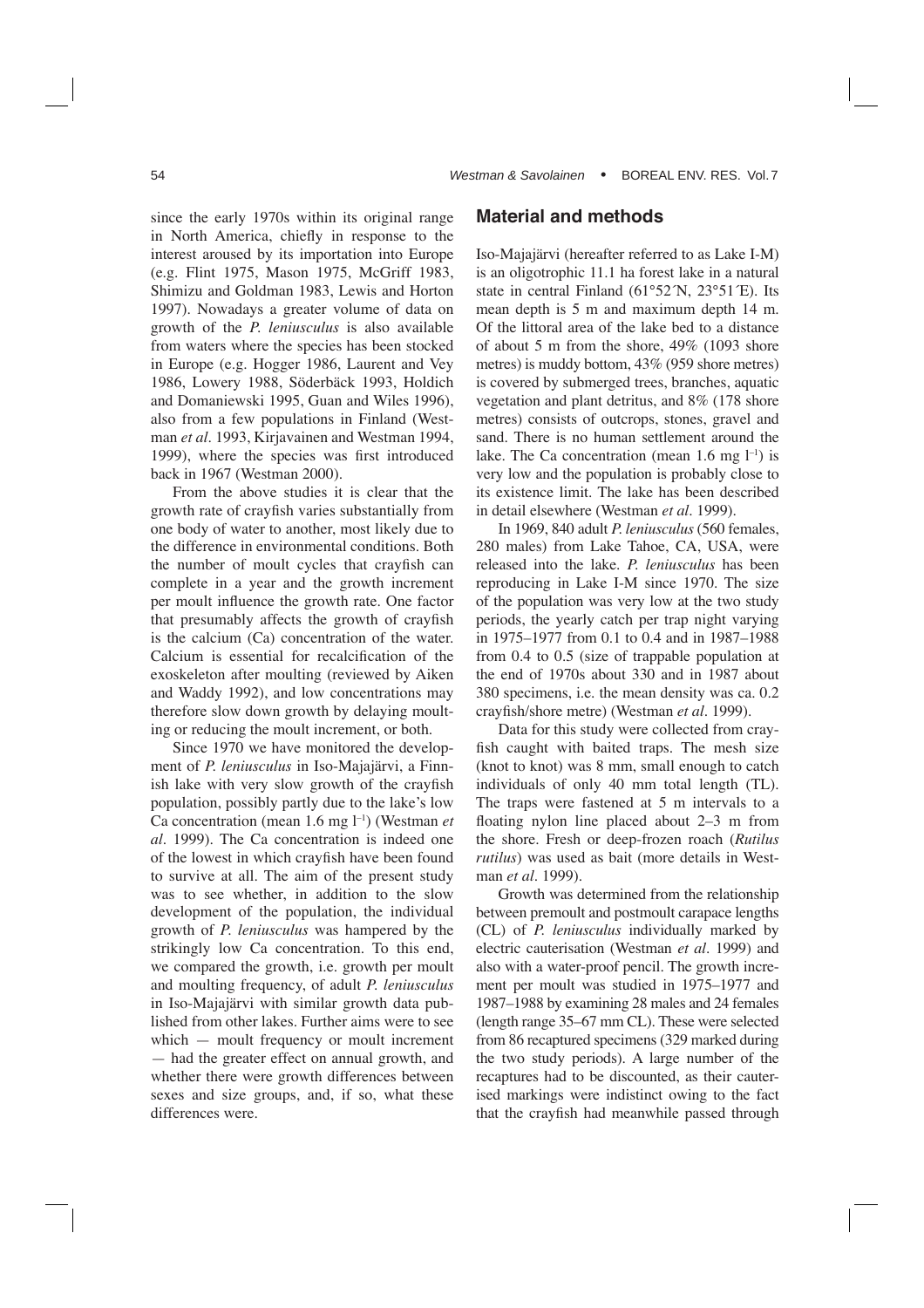several moultings. The growth per year was studied from crayfish trapped in 1987–1988 (33 males and 30 females).

If the pencil mark was visible on the carapace at recapture the individual had not moulted. For the estimation of growth per moult only those individuals were selected which were considered to have moulted no more than once between marking and recapture. Classification of the carapace growth material and the brightness and size of the orange-brown cauterised marks, together with findings of our previous studies (Pursiainen *et al.* 1988a, Westman *et al.* 1993) and information available in the literature (references in Discussion), indicate strongly that *P. leniusculus* whose carapace had grown by more than 7 mm in males and 6 mm in females in a year had most likely moulted more than once, even though Mason (1975) found the greatest length increase at moult to be 8 mm.

CL was measured with vernier callipers to the nearest mm from the tip of the rostrum to the posteriomedian margin of the cephalothorax. TL was measured from the tip of the rostrum to the end of the telson of the stretched abdomen. CL is about half of TL. Unless otherwise stated, the lengths given in the text are CL.

## **Results**

#### **Moulting frequency**

The estimated number of moults per year in marked and recaptured *P. leniusculus* of both sexes is shown in Fig 1. Males moulted more often than females. Just over a quarter (27%) of adult *P. leniusculus* males apparently moulted twice and 73% once. Among females, 30% moulted twice and about 70% once; none of the *P. leniusculus* studied would appear to have moulted three times.

Moulting frequency, and thus also growth, was dependent on the size of *P. leniusculus;*  the larger the animal the lower the moulting frequency. *P. leniusculus* males moulting twice a year were all < 44 mm whereas 83% of those moulting only once were 44 mm or over. Similarly all females moulting twice a year were  $<$  44 mm and those moulting once  $\geq$  41 mm.



**Fig. 1**. Growth in carapace length of individual *Pacifastacus leniusculus* males (upper panel, *N* = 33) and females (lower panel, *N* = 30) between marking and recapture (= growth mm/year) in 1987–1988.

Among the *P. leniusculus* studied the largest male to have moulted measured 57 mm (111 mm TL), and the largest female 67 mm (135 mm TL).

Adult *P. leniusculus* seemed to have two major periods of moulting, late June–July and late August–September. Ovigerous females do not moult until they have released their young, which in Lake I-M would appear to be in mid-July or, in cold summers, at the end of July. By then it is apparently too late for females that have reproduced to moult a second time. In contrast, immature, young females nearly always achieve two moults per year.

#### **Growth increase per moult**

The mean absolute per moult increment (MI) in CL of trappable *P. leniusculus* was 5.3 mm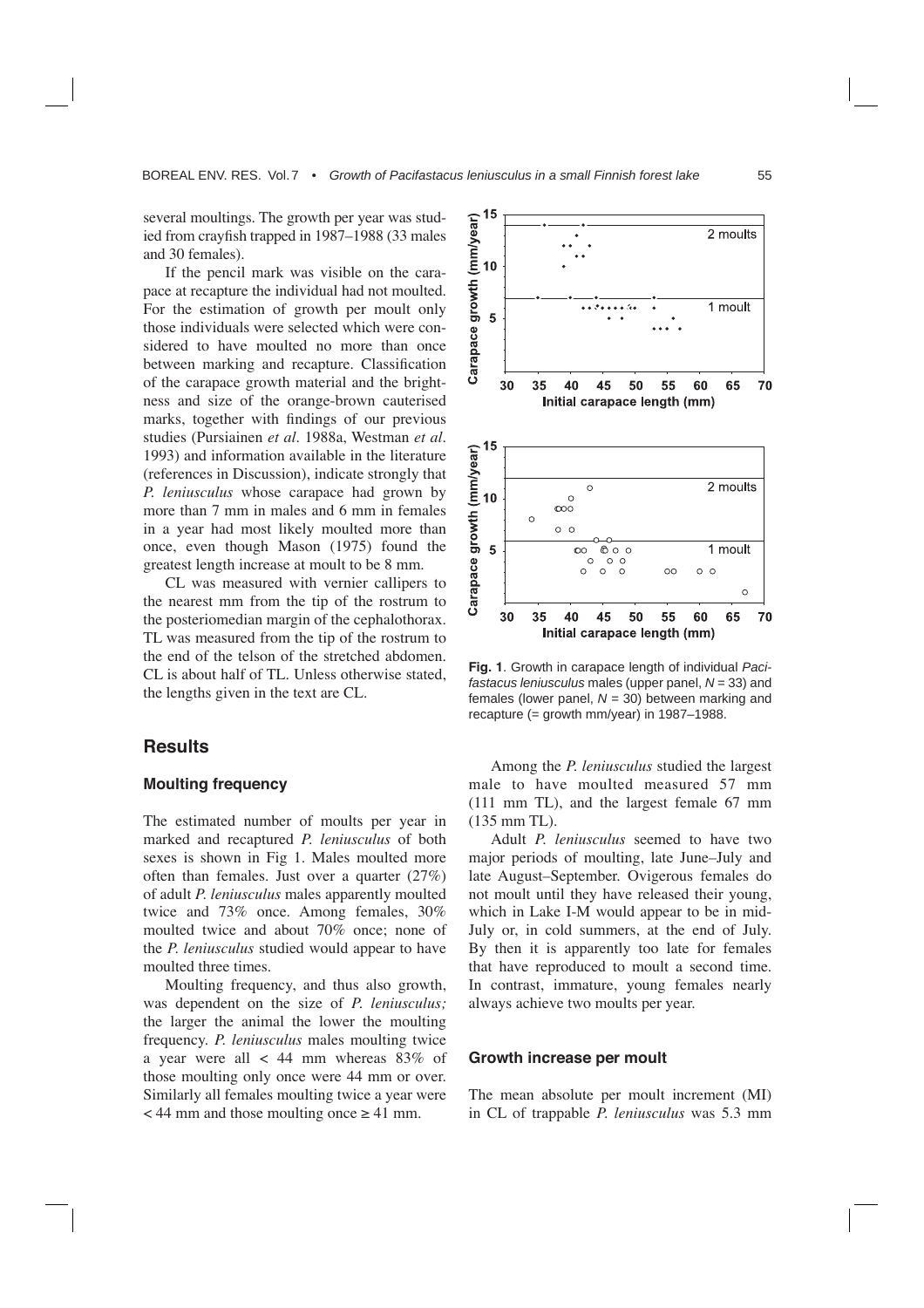

**Fig. 2**. Linear regression graphs for pre- and postmoult carapace lengths of *Pacifastacus leniusculus* males (*N* = 28) and females (*N* = 24).

 $(SD = 1.249)$  (ca. 10.6 mm TL) in males but markedly less, 4.1 mm  $(SD = 1.191)$  (ca. 8.2 mm TL), in females. The difference is statistically highly significant  $(t = 3.518 \text{ p} = 0.001)$ . The average growth of adult males in CL per moult was thus 1.2 mm mm greater than that of females. Differences in MI between *P. leniusculus* of the same size were substantial, the greatest difference among males being 3 mm and among females 2 mm. The largest MI among males and females in the present material was ca. 7 mm and 6 mm, respectively.

MI diminished with the increase in size of *P. leniusculus*, the more so in males than in females. The difference in MI between sexes was thus greatest in the smallest length classes: at premoult length (CL) 43 mm MI was ca. 6 mm in males and ca. 5 mm in females, but at premoult length 55 mm, MI was ca. 4 mm in males and ca. 3 mm in females (Fig. 2).

The linear regressions between CL before and after moult are presented in Fig. 2. The equations are as follows:

males: 
$$
y = 12.892 + 0.849x
$$
  
\n( $R^2 = 0.98, N = 28, p < 0.001$ )  
\n females:  $y = 9.605 + 0.888x$   
\n( $R^2 = 0.98, N = 24, p < 0.001$ )



**Fig. 3**. Relationship between body weight and total length for *Pacifastacus leniusculus* males (*N* = 170) and females  $(N = 184)$ .

in which *y* = post-moult CL length (mm) and  $x =$  pre-moult CL length (mm).

The percentage moult increment (PCMI) in CL in the present material (ca. 35–67 mm CL) ranged from 4.7% to 20.0% in males and from 1.5% to 13.6% in females. The PCMI of both males and females decreased with the increase of CL and with the age of the crayfish. There was considerable individual variation (Figs. 1 and 2).

#### **Growth per year**

The annual growth of marked and recaptured adult individuals is shown in Fig. 1. Male *P. leniusculus* measuring 37–43 mm (CL) grew through two moults by 10–14 mm (CL) in one year. Larger males seemed to have moulted only once and their annual growth to have slowed down accordingly: males measuring 44–57 mm grew by 5–7 mm.

Female *P. leniusculus* of the size group 34–43 mm (CL) grew through two moults by about 7–11 mm in one year; those measuring 41–49 mm and who had moulted only once grew by about 3–6 mm but those measuring 55–67 mm by only about 1–3 mm in one year.

*P. leniusculus* grow to a considerable size in Lake I-M, the largest trapped male being ca. 154 mm and female 159 mm (TL).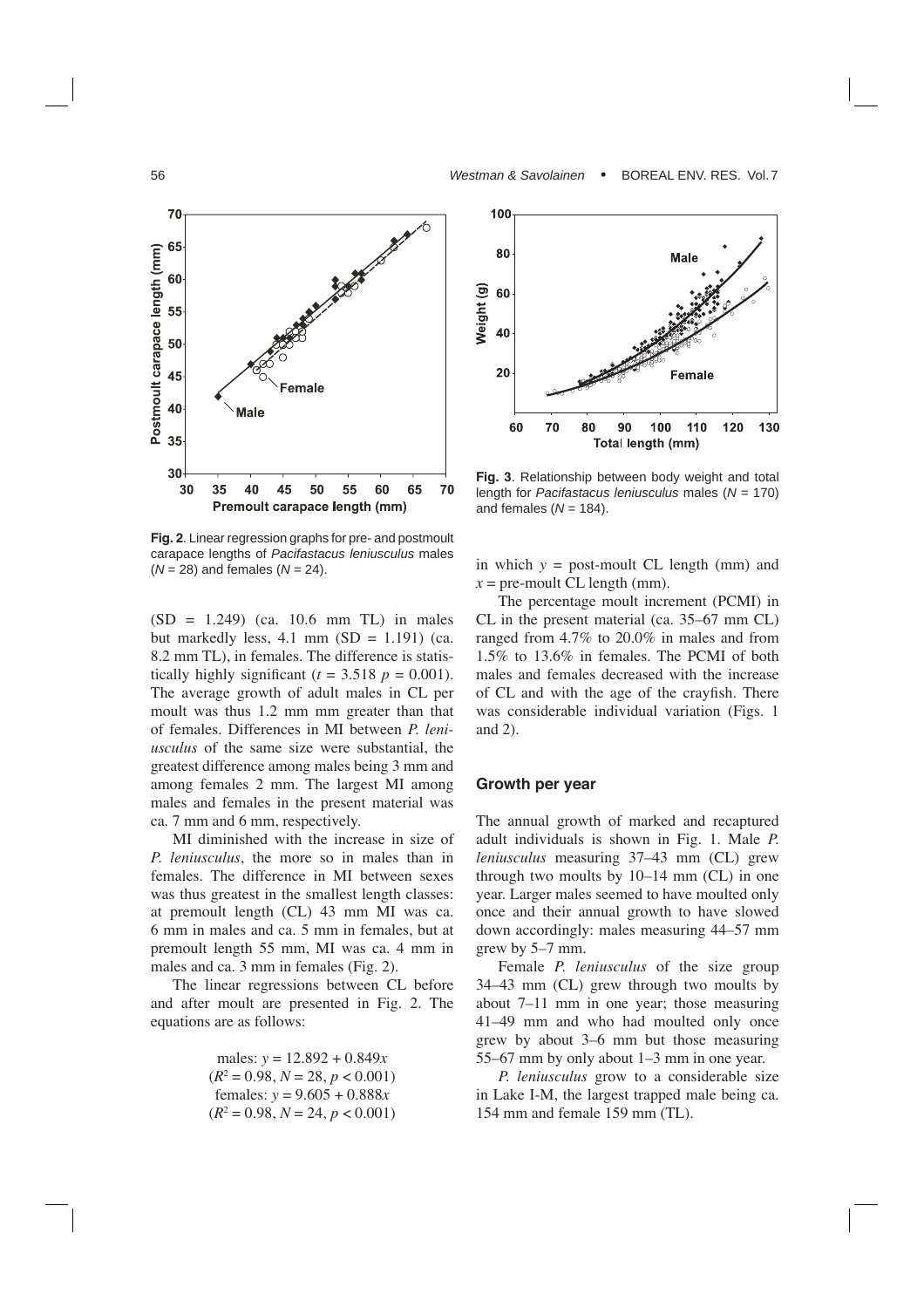

### **Length/weight and carapace/total length ratios**



The correlation between TL and total wet weight calculated from trap catches in August 1988 and 1993 is shown in Fig. 3. Individuals without chelipeds or with regenerated ones have been excluded from the calculations.The TL wet weight functions are as follows:

males:  $y = 0.0143x^2 - 1.527x + 46.266$  $(R^2 = 0.92, N = 170, p < 0.001)$ females:  $y = 0.0084x^2 - 0.747x + 20.224$  $(R^2 = 0.96, N = 184, p < 0.001)$ 

in which  $y =$  total wet weight (g) and  $x =$  total length (TL, mm).

Due to allometric growth, i.e. the size of the chelipeds in relation to total length, males weighed more than females of the same size from 80 mm TL upwards (Fig. 3). The mean weight of 100 mm males was 36 g and of females 30 g, i.e. males were about 20% heavier than females. In the largest specimens studied (125 mm), males (79 g) were already 27% heavier than females (58 g).

Sexual dimorphism was also reflected in the difference in length of the abdomen in relation to total length between males and females calculated from trap catches in August 1988 and 1993 (Fig. 4). For example, in males 100 mm long, the abdomen accounted for 49% and in females for 51% of the total length. The regression lines for CL and TL were:

males: 
$$
y = 8.475 + 1.802x
$$
  
( $N = 195, R^2 = 0.97$ )

in which *y* = total length (TL, mm) and  $x =$  carapace length (CL, mm).

## **Discussion**

The growth rate of an individual crayfish depends on the physiological state of the animal and on its environmental conditions, notably, temperature, food supply and population density (reviewed by Aiken and Waddy 1992, Goddard 1988, Lowery 1988, Söderbäck *et al*. 1988). Both the number of moult cycles that crayfish can complete in a year and the growth increment per moult influence the growth rate. There are considerable interspecific differences in the growth characteristics of crayfish. Growth may be progressive geometric, retrogressive geometric or arithmetic (Kurata 1962). Many studies (Mason 1975, Shimizu and Goldman 1983, Guan and Wiles 1996) have demonstrated that the absolute per moult increment (MI) and percentage moult increment (PCMI) of *P. leniusculus* males and females first increase with size and then decrease. Here, too, as in other research conducted in Finland (Westman *et al*. 1993, Kirjavainen and Westman 1994), the moult increment of > 70 mm *P. leniusculus* declined as size (and age) increased. Consequently, in *P. leniusculus* as well as in *Astacus astacus, Austropotamobius pallipes* (e.g. Abrahamsson 1973, Brewis and Bowler 1982) and *Orconectes virilis*  (France 1985), growth is progressively geometric from juvenile to young adult stages, but then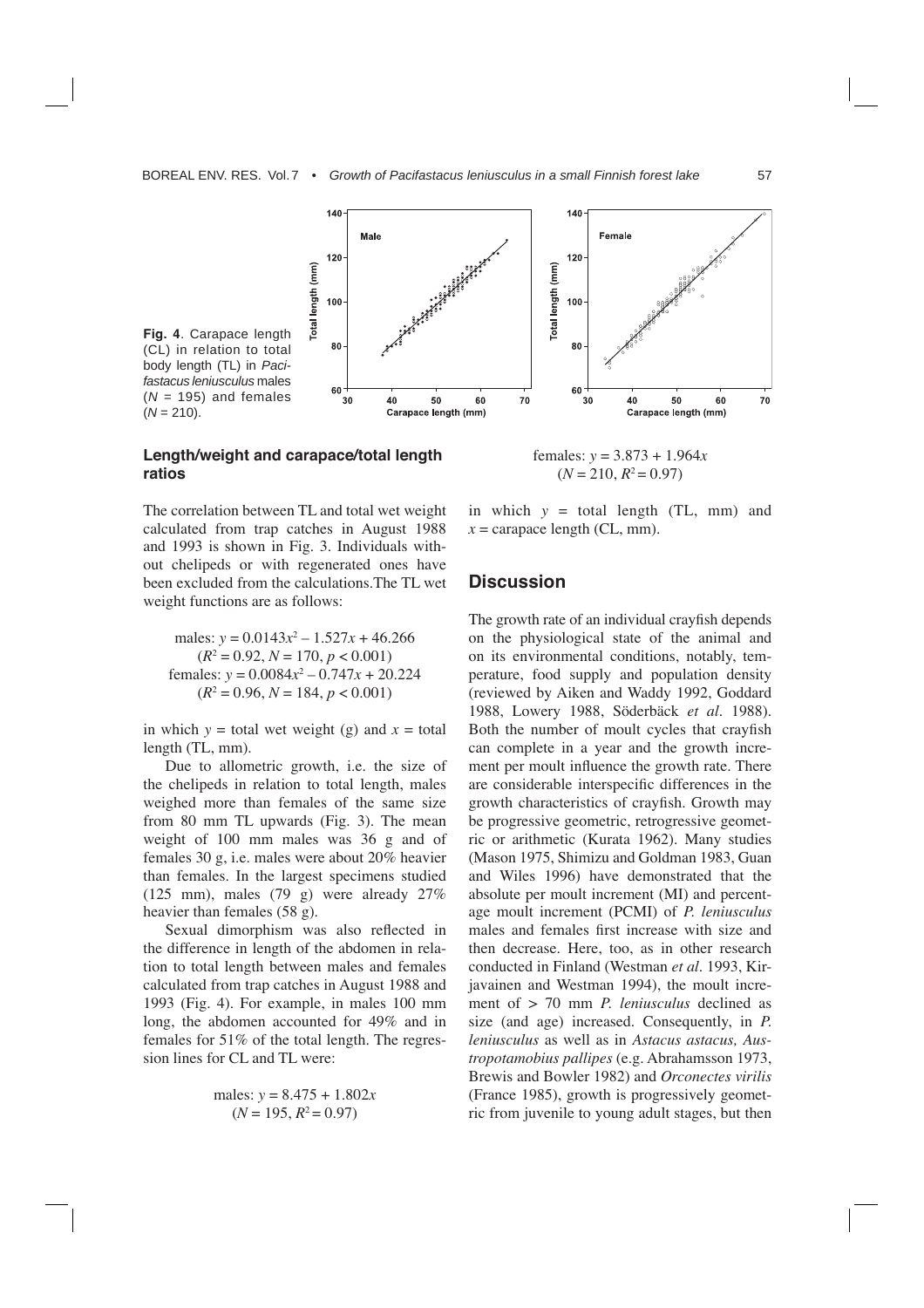declines, resulting in an inverse relationship between body size and relative growth increment. Thus, with *P. leniusculus,* comparisons of length increase per moult should be made both between sexes and between size groups. By contrast, according to Jones (1981) the growth increment of New Zealand *Paranephrops* spp. is constant, irrespective of age.

The mean MI was of the same order of magnitude in Lake I-M as recorded for trappable *P. leniusculus* in two other Finnish lakes with a higher Ca concentration: mean MI of TL for males 9.4, 10.8 and 12.4 mm, females 8.5, 9.0 and 9.2 mm (Westman *et al*. 1993, Kirjavainen and Westman 1995). Elsewhere, the mean MI of TL has been found to be for trappable specimens 10 mm for males and 8 mm for females (Abrahamsson, 1971, 1973) and 4.8–9.6 mm (McGriff 1983) and 8.4–11.4 mm for males and 7.8–9.4 mm for females (calculated from CL data presented by Guan and Wiles 1996).

The PCMI in CL has varied in different studies as follows: 3.6%–12.2% (Mason 1975), 3.8%–16.0% in males and 4.8%–12.0% in females (Hogger 1986) and 6%–12% in males and 6%–13% in females (Guan and Wiles 1996). In Lake I-M, the PCMI in CL (4.7%–20.0% in males, 1.5%–13.6% in females) was somewhat greater in males than in the above studies.

The above investigations demonstrate that differences in absolute moult increment are quite small between *P. leniusculus* populations, usually being no more than a few mm in TL per moult. The implication is that differences between growth rates in various waters are mainly due to differences in moulting frequency, which seem to vary from one population to another. For example, *P. leniusculus* in the size group 60–70 mm (TL) moulted once a year in Lake Tahoe (Flint 1975) and twice in a Canadian river (Mason 1975) and in Karisjärvi (Kirjavainen and Westman 1995), i.e. as often as in Lake I-M. As the Ca concentration in these lakes is much higher than that in Lake I-M (in Lake Tahoe, for example, it is up to 8.8–9.9 mg  $l^{-1}$ ; Goldman and Rundquist 1977), the extremely low Ca concentration in the present study lake would not appear to have hampered the moulting frequency, at least to any great extent. *P. leniusculus* in Lake I-M may obtain Ca needed for recalcification of the exoskeleton after moulting from food (Hessen *et al.* 1991).

Appelberg (1992) observed that growth rates of *A. astacus* were high after liming oligotrophic, low-alkaline lakes and thus the growth rate of *P. leniusculus* in Lake I-M might have been greater if the lakes Ca concentration had been higher. The slow development of the *P. leniusculus* population has been partly attributed to the low Ca concentration with periodic acidity (Westman *et al.* 1999).

Temperature, in contrast, has a major impact on growth rate through both moult frequency and the size increase at moult (Lowery 1988, Aiken and Waddy 1992). Thus, in the warm, eutrophic Sacramento River, for example, *P. leniusculus* moulted three times (McGriff 1983, Shimizu and Goldman 1983) as did a large proportion of males in Slickolampi, about 200 km to the south of Lake I-M (Westman *et al.* 1993). According to Söderbäck (1995), in a Swedish lake non-reproductive *P. leniusculus* (< 35–40 mm CL, 70–80 mm TL) moulted two, three and, occasionally, even four times per year.

Growth ceases in *P. leniusculus*, as also in many other species, when the water temperature drops to about 10 °C or lower (Kirjavainen and Westman 1999). Consequently, *P. leniusculus*  can only grow for ca. 4–5 months a year in Lake I-M, resulting in slower growth than in climatically more favourable lakes (e.g. Abrahamsson 1971, Hogger 1986, Laurent and Vey 1986). On the other hand, the growth rate of *P. leniusculus* in Lake I-M was very similar to that in some other lakes in Finland (Kirjavainen and Westman 1994), in a river in the English Midlands (Guan and Wiles 1996) and in a lake in Lithuania (Cukerzis, 1979) and even higher than that in a river in Canada (Mason 1975) and in Lake Tahoe (Flint 1975), both cool waters.

Due to lengthening of the intermoult period, the larger and older the crayfish the lower is the moult frequency (e.g. Aiken and Waddy 1992). The same was seen in the present study. In Lake I-M, the largest moulting males and females were slightly smaller than in Lake Slickolampi (largest male 131 mm and female 132 TL) (Westman *et al.* 1993).

Sex also influences moult frequency, which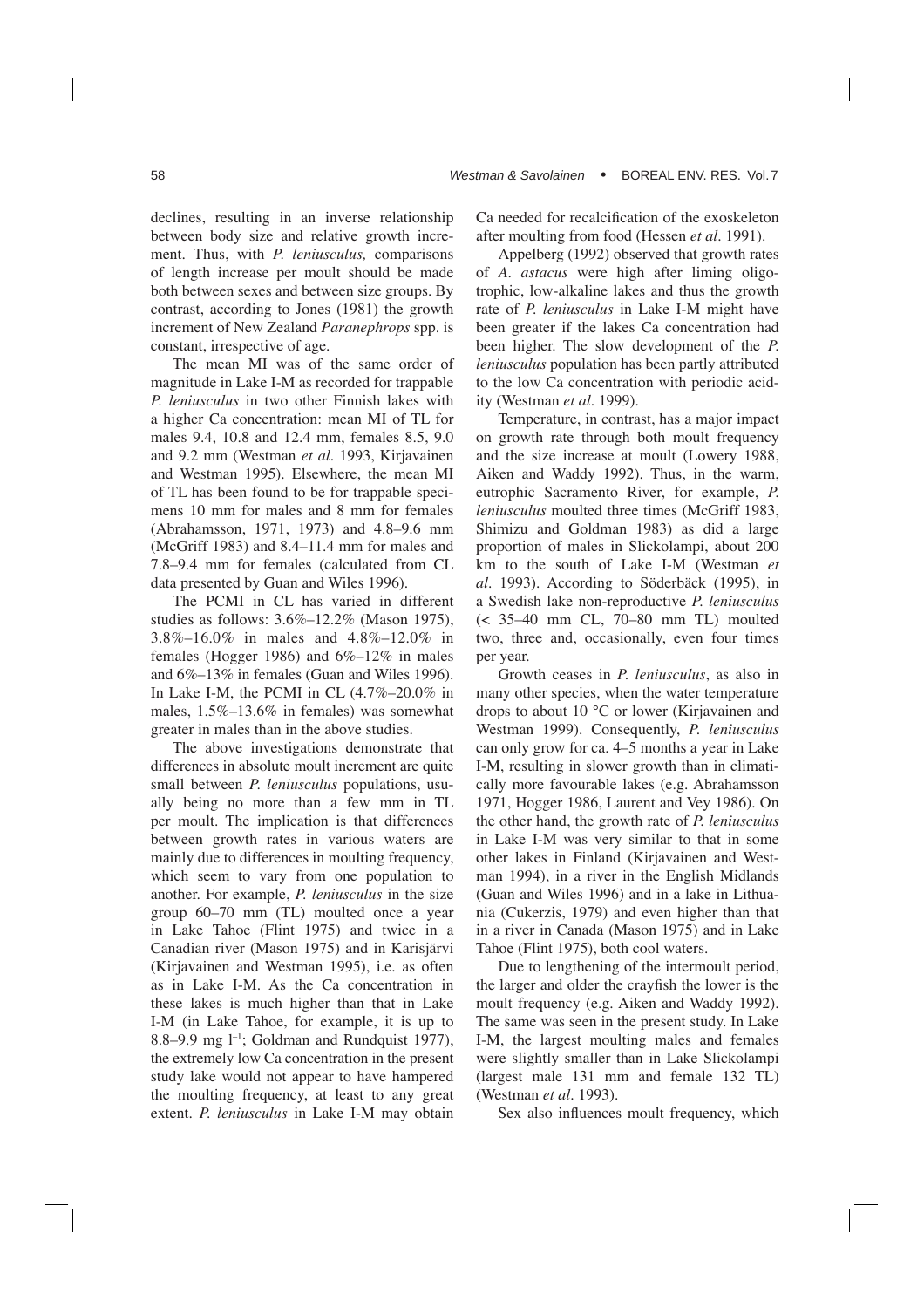is similar in both sexes until maturity is reached, whereafter moult frequency in the female depends on whether she reproduces or not (Lowery 1988, Aiken and Waddy 1992). In Lake I-M, most reproducing females seem to moult only once, but non-ovigerous  $\leq 44$  mm CL (ca. 84 mm TL) females usually seem to achieve two moults per year. This is less than we observed in Lake Slickolampi (Westman *et al.* 1993) and Söderbäck (1995) in a Swedish lake.

Consequently, in Lake I-M, the males grew faster than the females largely due to their higher average number of moults, but also to the greater length increment per moult. The lower moulting frequency of ovigerous females than of males is a consequence of moulting being delayed until the young have detached themselves from the mother. The smaller growth increment per moult may be due to the fact that the buried females remain in hiding to a greater extent than males, thereby reducing their opportunities to look for food. Ovarian growth and egg production also call for an immense energy input, which again serves to curb the growth of females (Aiken and Waddy 1992). Similarly, earlier studies have shown that *P. leniusculus* males grow more rapidly than females (e.g. Abrahamsson 1971, Lowery 1988, Westman *et al*. 1993, Kirjavainen and Westman 1994).

Sexual dimorphism in crayfish is also expressed as the difference in the ratio of abdomen length to total length in males and females. According to Pursiainen *et al.* (1988b), this ratio was 47.3% in *A. astacus* males and 48.4% in females. In *P. leniusculus* the ratio of abdomen to TL is, however, greater: in Lake Karisjärvi in 100 mm males, 49.3%, and in females, 50.9%, and in 120 mm males, 48.5%, and in females, 50.3% (Kirjavainen and Westman 1999). The same was observed in the present study (Fig. 4).

Mason (1975) observed that *P. l. trowbridgii* males > 40 mm TL weighed more than females due to allometric growth (allometry discussed by Aiken and Waddy 1992). However, in Lake Karisjärvi males weighed more than females only from 98 mm upwards (Kirjavainen and Westman 1999). We found here (Fig. 3) that males > 75 mm weighed more than females and the bigger the males the bigger the difference in weight (due to the larger chelipeds of males), even though mature females have a larger abdomen width.

According to McGriff (1983), *P. leniusculus* may grow to as long as 180 mm. The largest females found in our other experimental lakes have measured 146 mm and males 159 mm (Kirjavainen and Westman 1994). Somewhat larger individuals were caught in Lake I-M. The maximum sizes of *P. leniusculus* may, however, be considerably in excess of those mentioned, as much larger individuals are unable to fit through the narrow entrances of the trap model that we used. The length of the largest specimen found in Sweden was as much as 210 mm (Forskingsrådsnämnden 1982).

Crayfish catchers and water area owners are keenly interested in the growth of *P. leniusculus* in comparison with the native *Astacus astacus.*  According to studies conducted in waters inhabited by either *P. leniusculus* or *A. astacus* alone (Abrahamsson 1971, Kirjavainen and Westman 1994), the growth of *P. leniusculus* has been more rapid than that of *A. astacus*. Growth data, particularly those on *P. leniusculus* (referred to earlier in the present paper), have also been criticised (Gydemo and Westin 1988) due to the difficulty of comparing allopatric populations exposed to diverse temperatures and circumstances (Lowery 1988). Comparison of intraand interspecific growth rates tends to be further complicated by the fact that many studies have focused on introduced populations. Growth is often exceptionally rapid when populations first invade new habitats with abundant food resources, but it slows down when density increases and resources become more limited. For example, Richards (1983) and Hogger (1986) observed an exceptionally high growth rate within the first four years of *P. leniusculus* being introduced into lakes in England. Similarly *A. astacus* living in the favourable conditions provided by artificial ponds in a limestone quarry in Gotland, Sweden (Gydemo and Westin 1988) grew at an appreciably higher rate than did those in natural environments with less abundant food resources and inferior water quality. McGriff (1983), Momot (1984) and Lowery (1988) have reviewed the growth of freshwater crayfish, including *P. leniusculus,* living at different latitudes as well as factors that influence this growth.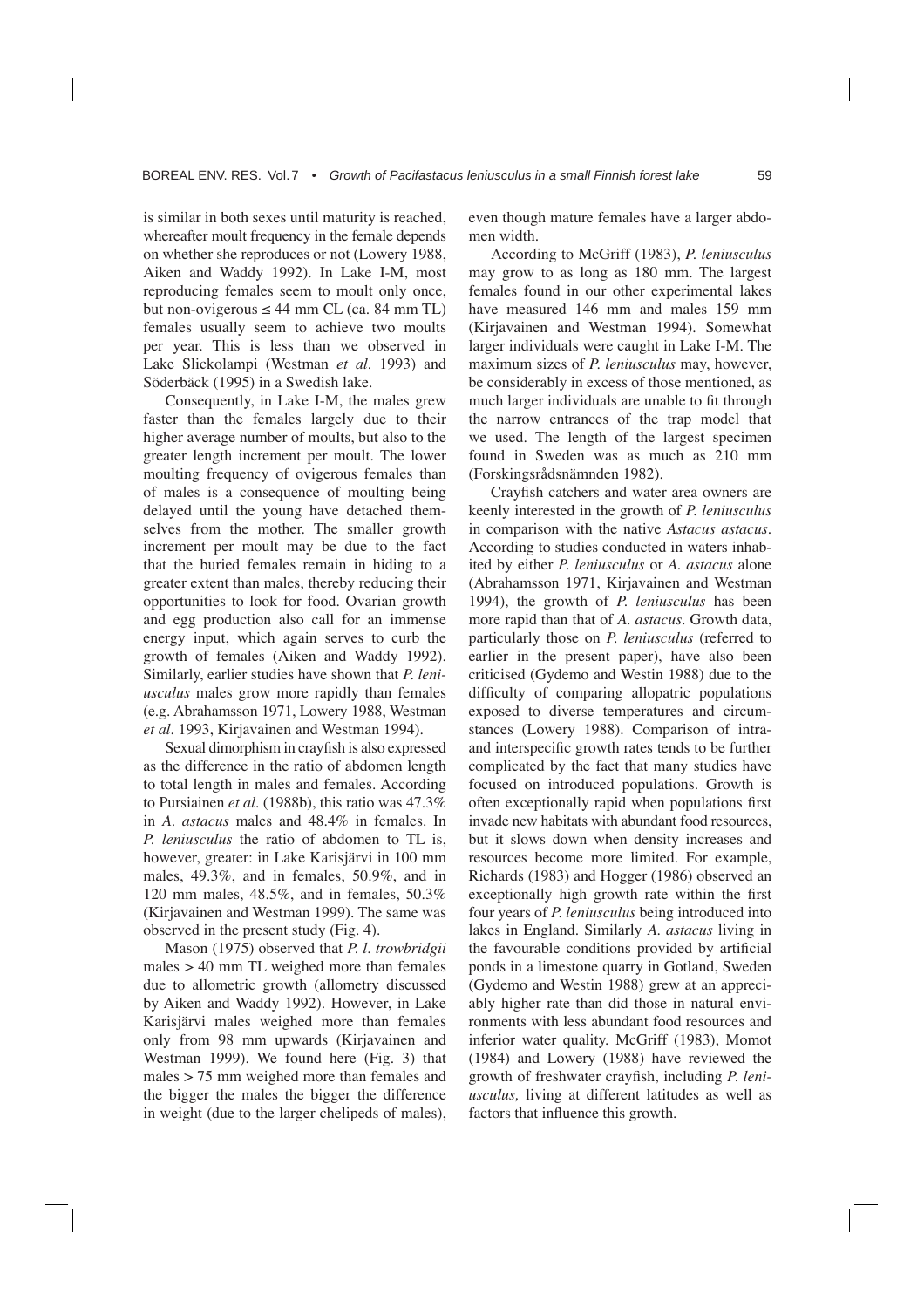Comparative growth research under identical conditions on coexisting populations (Westman *et al.* 1993) shows that *P. leniusculus* grow considerably more rapidly than *A. astacus* right from their first summer. In different years, *P. leniusculus* ranged at 0+ (late August) from 23 to 30 mm (TL) (mean  $26$  mm) and at  $1+$  from 61 to 62 mm (mean 62 mm); the figures for *A. astacus* were 17 to 21 mm (mean 19 mm) and 37 to 42 mm (mean 39 mm), respectively. The higher growth rate of *P. leniusculus* than of *A. astacus* was due to both the higher moulting frequency and greater moult increment.

According to Hogger (1986) and Lowery (1988), *P. leniusculus* stands out as the fastest growing of the northern temperate zone crayfish species on which data are available. For example, in England (op. cit.) and also in Finland (Westman *et al.* 1993, Kirjavainen and Westman 1994) the common harvesting size, 100 mm in TL, is reached within three years (3+) and among the fastest growing individuals at 2+, particularly under favourable conditions, as has also been observed in Sweden (Abrahamsson 1971). The present study, too, revealed a rather high growth rate in *P. leniusculus*, more than half of those specimens studied reaching a size of 100 mm, and some even 114 mm at 3+ even though the Ca concentration was exceptionally low in the lake.

*Acknowledgements*: We are deeply grateful to the following persons who participated in the field work: Pekka Ahlfors, Jorma Kirjavainen, Eero Kuittinen, Viljo Nylund, Markku Pursiainen, Pia Westman and Irmeli Wallin. Magnus Appelberg and Magnus Fürst read the manuscript and made valuable comments. The owner of Iso-Majajärvi, Metsä-Serla Oy (formerly Serlachius Oy), and especially Leo Häggman and Jorma Laitinen of that company, helped and supported the field work in many ways. Our thanks are also extended to Gillian Häkli for checking the English text and to Taina Kytöaho for drawing the figures.

# **References**

- Abrahamsson S. 1971. Density, growth and reproduction of the crayfish *Astacus astacus* and *Pacifastacus leniusculus* in an isolated pond. *Oikos* 22: 373–380.
- Abrahamsson S. 1973. The freshwater crayfish *Astacus astacus* in Sweden and the introduction of the American crayfish *Pacifastacus leniusculus*. *Freshwater*

*Crayfish* 1: 27–40.

- Aiken D.E. & Waddy S.L. 1992. The growth process in crayfish. *Reviews in Aquatic Sciences* 6: 335–381.
- Appelberg M. 1992. Liming as a measure to restore crayfish populations in acidified lakes. *Finn. Fish. Res*. 14: 93–105.
- Brewis J.M. & Bowler K. 1982. The growth of the freshwater crayfish *Austropotamobius pallipes* in Northumbria. *Freshwater Biology* 12: 187–200.
- Cukerzis J.M. 1979. On acclimatization of *Pacifastacus leniusculus* Dana in an isolated Lake. *Freshwater Crayfi sh* 4: 445–450.
- Flint R.W. 1975. Growth in a population of the crayfish *Pacifastacus leniusculus* from a subalpine lacustrine environment. *J. Fish. Res. Board Can*. 32: 2433–2440.
- Forskningsrådsnämnden 1982. Kräftor eller räkor. Vattenbrukets kräftdjur. Rapport från arbetsgruppen för kräftdjursodling inom Styrgruppen för vattenbruk. *Forskningsrådsnämnden Rapport* 82(11): 1–70.
- France R.L. 1985. Relationship of crayfish (*Orconectes virilis*) growth to population abundance and system productivity in small oligotrophic lakes in the Experimental Lakes Area, northwestern Ontario. *Can. J. Fish. Aquat. Sci*. 42: 1096–1102.
- Goddard J.S. 1988. Food and feeding. In: Holdich D.M.  $&$  Lowery R.S. (eds.), *Freshwater crayfish: biology*, *management and exploitation*, Croom Helm, London, pp. 145–166.
- Goldman C.R. & Rundquist J.C. 1977. A comparative ecological study of the California crayfish, *Pacifastacus leniusculus* (Dana), from two subalpine lakes (Lake Tahoe and Lake Donner). **Freshwater Crayfish** 3: 51–80.
- Guan R. & Wiles P.R. 1996. Growth, density and biomass of crayfish, *Pacifastacus leniusculus*, in a British lowland river. *Aquat. Living Resour*. 9: 265–272.
- Gydemo R. & Westin L. 1988. Growth of the noble crayfish, *Astacus astacus*, in a pond-stocking experiment. Freshwater Crayfish 7: 251-258.
- Henttonen P. & Huner J.V. 1999. The introduction of alien species of crayfish in Europe: a historical introduction. In: Gherardi F. & Holdich D.M. (eds.), *Crayfish in Europe as alien species. How to make the best of a bad situation*, A.A. Balkema, pp. 13–22.
- Hessen D., Kristiansen G. & Lid I. 1991. Calcium uptake from food and water in the crayfish *Astacus astacus* (L., 1758), measured by radioactive 45Ca (Decapoda, Astacidae). *Crustaceana* 60: 76–83.
- Hogger J.B. 1986. Aspects of the introduction of "Signal crayfish", *Pacifastacus leniusculus* (Dana), into the Southern United Kingdom. 1. Growth and survival. *Aquaculture* 58: 27–44.
- Holdich D.M. & Domaniewski J.C.J. 1995. Studies on a mixed population of the crayfish *Austropotamobius pallipes* and *Pacifastacus leniusculus* in England. *Freshwater Crayfish* 10: 37-45.
- Jones J.B. 1981. Growth of two species of freshwater crayfish (*Paranephrops* spp.) in New Zealand. *N. Z.*